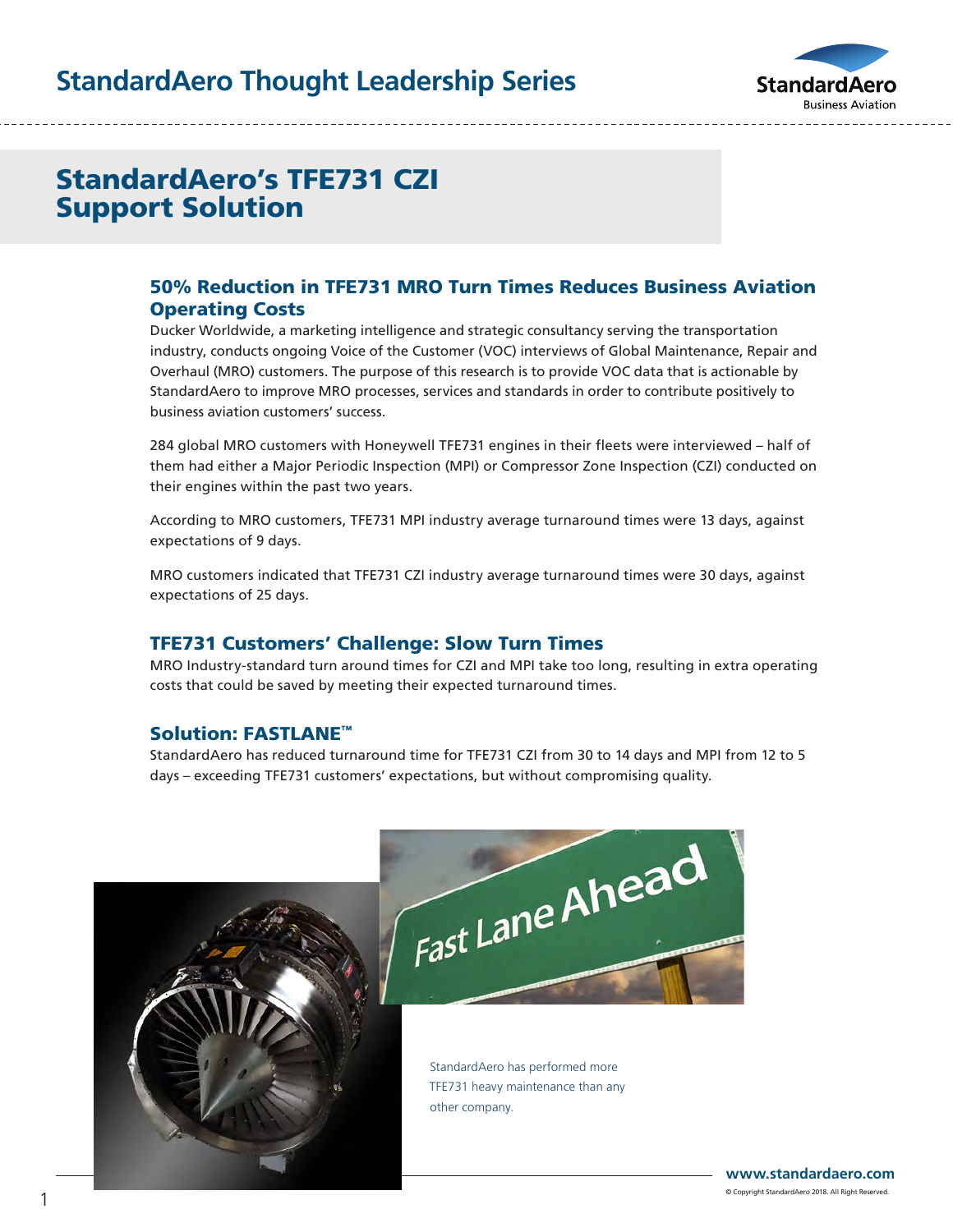

# StandardAero's TFE731 CZI Support Solution

### FASTLANE Powers Cost Savings

FASTLANE is a strategic approach to engine MRO that correlates maintenance turnaround times with comprehensive fleet operating costs. FASTLANE CZI customers have reported that cutting shop time by 50% lowers operating costs for them. A combination of additional lease revenue earned, replacement engine rentals saved and added efficiencies of getting the service completed in a single visit resulted in savings of up to \$50,000 in their operating budgets. For example, the speed of FASTLANE enables a CZI to be combined with an airframe inspection, to avoid costs such as extra engine removal and reinstallation. Saving the cost of removal and reinstallation of one engine for a Hawker 800XP represents savings of \$8,088 plus \$625 in materials per engine.

"StandardAero has reduced turnaround time for TFE731 CZI from 30 to 14 days and MPI from 12 to 5 days – exceeding TFE731 customers' expectations, but without compromising quality."

#### Why FASTLANE Works

For almost 40 years, StandardAero has performed more TFE731 heavy maintenance than any other company. This unique experience results in engine MRO best practices that maximize MRO factory performance and optimize engine reliability. FASTLANE is the result of total focus and total buy-in from all areas of StandardAero's engine MRO factories. To maximize "hands on" time to expedite work-scope completion, StandardAero works three shifts, 24 hours a day, and uses advanced tools for optimal results. Innovative critical process changes in product velocity through the factory have dramatically reduced shop time without compromising product quality. The FASTLANE system assesses critical hardware exchange processes and incorporates exceptionally efficient parts procurement to ensure all the components, including critical long-lead items, needed for rapid turnaround are on hand.

Continuous improvement projects tied to the FASTLANE system are being run concurrently to analyze the process to identify risks and risk abatements, and to fine tune the process.

## FASTLANE Product Quality

The product quality of FASTLANE is as good as or better than that of industry-standard turnaround time CZI services; based on outgoing engine performance margins. This conclusion is the result of a study spanning two years worth of data from 31 CZI FASTLANE engines ran on an OEM-calibrated TFE731 test cell at a Honeywell Authorized Major Service Center in Houston, Texas. The site's test cell measures First Test Pass Rate (FTPR) percentages that readily demonstrate consistency and quality of maintenance.



**www.standardaero.com**